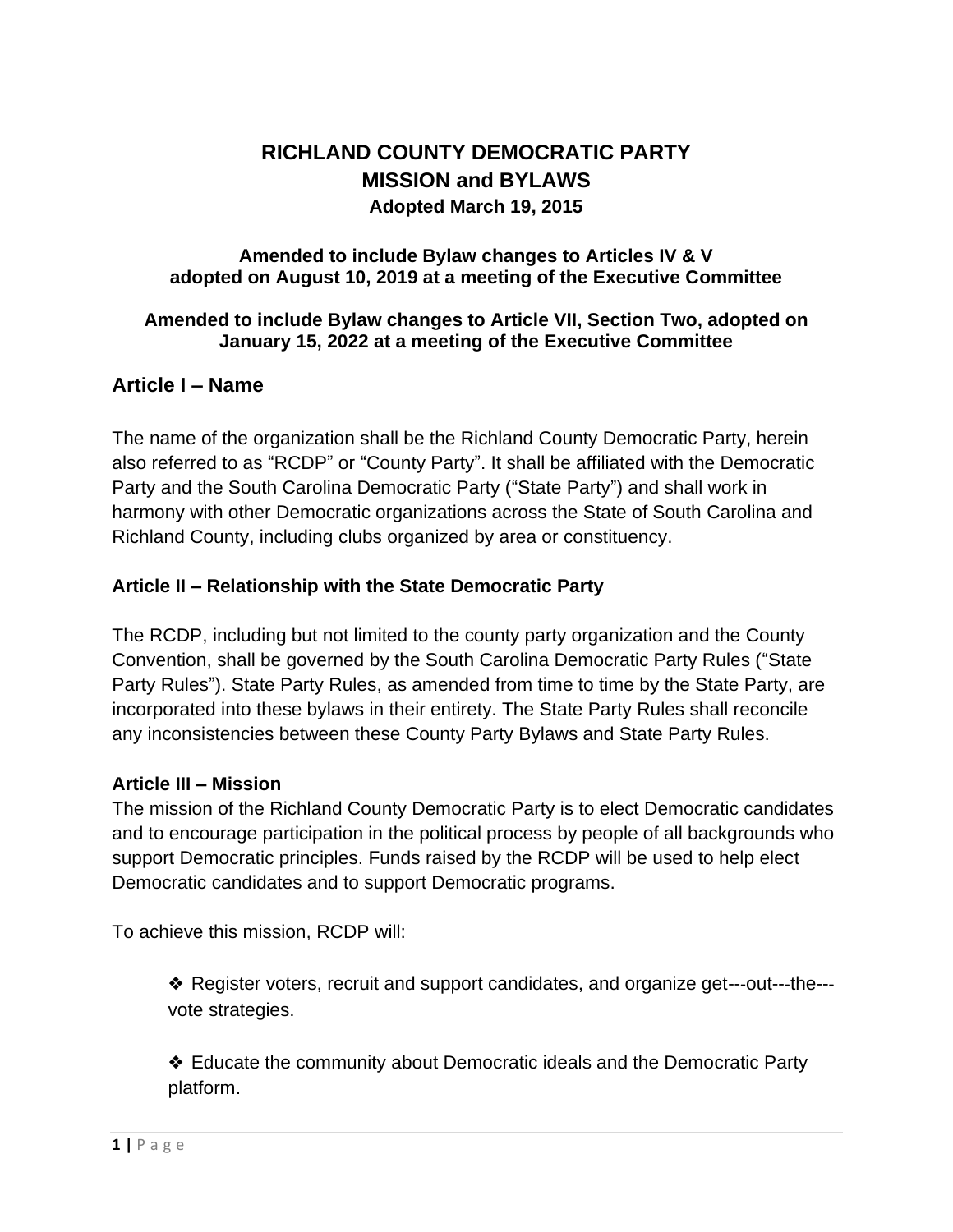❖ Inform voters about political events and about issues such as education, the environment, transportation, healthcare, and the economy.

❖ Support the organization and development of Precinct teams and regional organizations.

# **Article IV – Participation**

### Section 1 – Eligibility

This organization shall be open to and inclusive of all interested Democrats (as defined by State Party Rules) who reside in Richland County. Members are encouraged to register and make a personal commitment to vote in all elections.

### Section 2 – Inclusion and Non-Discrimination

RCDP does not discriminate on the basis of race, color, religion, sex, ethnic or national origin, age, disability, veteran status, social or economic status, marital status, sexual orientation, gender identity, or any other factor unrelated to membership and the mission of RCDP. In conducting any business at any level, including the election of Party officers and members of the State Executive Committee and the selection of delegates and alternates to the County and State Conventions, the RCDP and its Precinct clubs are committed to encouraging the full participation of all citizens of South Carolina including members of both sexes and all sexual orientations, members of all racial groups, members of all age groups, all economic groups and people of varying levels of educational attainment.

### Section 3– Dues

There shall be no fees or dues associated with participation in the RCDP or attending any business meeting of the RCDP. In lieu of dues, donations may be requested at Executive Committee meetings or at other times.

### Section 4 – Voting

No proxy voting and no secret ballots may be used in any meeting at any level of the Richland County Democratic Party.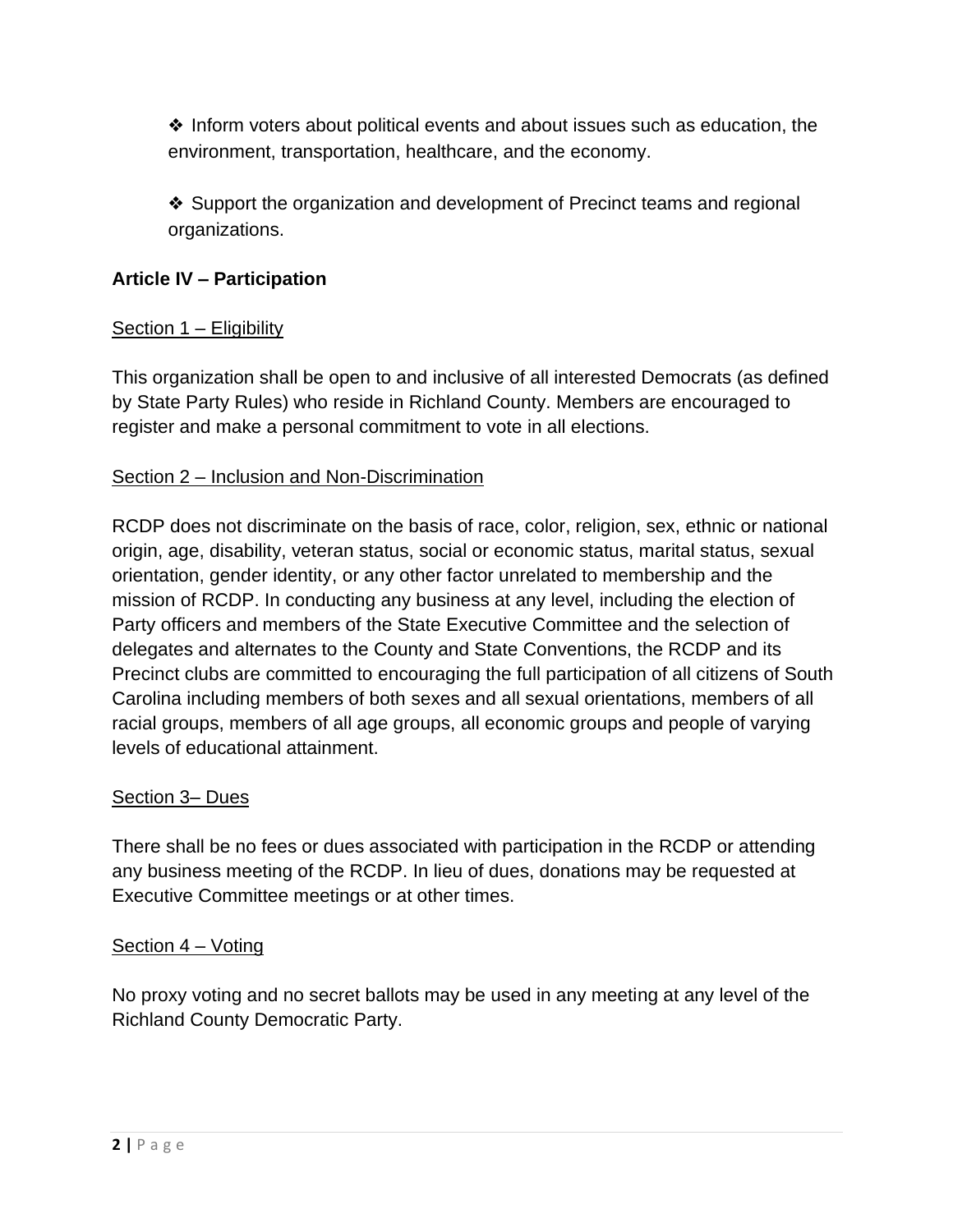### Section 5 – Compensation

No officer of the RCDP shall receive any compensation for any services rendered in support of RCDP, other than reimbursement for expenses approved in advance by the County Chair.

### **Article V – County Officers & County Executive Committee**

### Section 1 – County Chair and Vice Chairs

A County Chair and three Vice Chairs shall be elected for two-year terms by the biennial Richland County Democratic Convention and shall serve *ex officio* on the County Executive Committee. The First Vice Chair shall be of a different gender from the Chair, the Second Vice Chair shall be of a different race from the Chair, and the Third Vice Chair shall be between at least 18 years of age and under the age of 36. These officers and those named in Sections 2, 3 and 4 shall be residents and voters in Richland County prior to their election.

### Section 2 – Secretary, Treasurer, and Finance Director

After consultation with the County Chair, the County Executive Committee shall elect a Secretary and Treasurer, and may elect a Finance Director, as set forth in the State Party Rules. Election of the Secretary, Treasurer, and Finance Director (if any) must take place at a meeting of the County Executive Committee within 30 days following the County Convention.

### Section 3 – State Executive Committee Representatives

The Richland County Convention shall elect two members, a man and a woman, to serve and vote on the State Executive Committee, along with two alternates. The County Chair and Vice Chairs may not hold the office of State Executive Committee Representative. If Richland County shall be unrepresented by either State Executive Committee Representative or an alternate at three consecutive meetings of the State Executive Committee, the Committee member(s) shall be deemed to have vacated his/her position.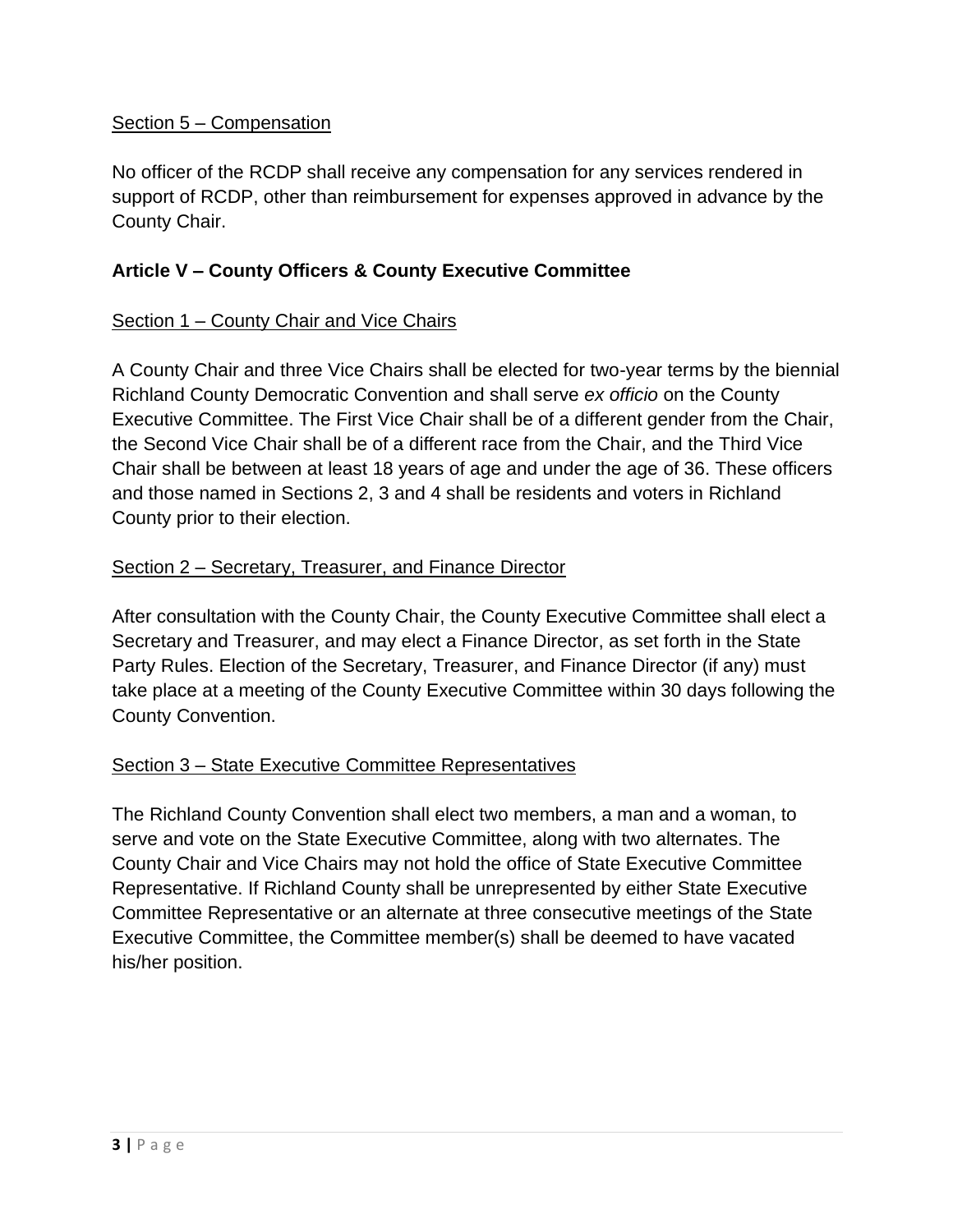### Section 4 –

County Party Officers need not have been elected by their Precinct clubs as members of the County Executive Committee, nor must they have been elected Delegates to the county convention

#### Section 5 – Officer Duties

The County Chair, Vice Chairs, Secretary, Treasurer, Finance Director, and State Executive Committee Members shall work collaboratively to create a strategic plan for the County Party, set and achieve goals, provide adequate funding for all activities, and attend meetings appropriate to their offices.

The **County Chair** is responsible for ensuring that all duties of the County Party, as set by State law or Party rules, are carried out in a timely manner. He or she must lead the officers and Executive Committee in political and organizational activities aimed at strengthening the Democratic Party and electing Democrats at every level. He or she speaks for and represents the County Party to the public and the media.

The **Vice Chairs** lead meetings and other activities in the absence of or at the request of the Chair. In addition, they assist in carrying out the responsibilities of the County Party and may be given specific assignments according to their abilities. In the absence of the Chair their numerical designation dictates their order of precedence.

The **Treasurer** maintains records and reports on RCDP income and expenditures and is specifically responsible for submitting State ethics reports on time. It is also the Treasurer's responsibility to submit regular monthly financial reports and copies of all ethics reports to the County Chair before such reports are filed or made public. The Treasurer assists in raising funds for the County Party.

The **Secretary** shall maintain meeting minutes as well as records of Precinct officers, County and State convention delegates, and any other lists and records related to the County Party. All Precinct officers, except delegates to the County Convention, shall be reported by the County Secretary to the County Chair for required reports to the Clerk of Court of the County and to the Secretary of State prior to the State Convention. The reports shall be public record.

The **Finance Director's** duties shall include assisting the Treasurer in soliciting financial

contributions and providing adequate financing for the County Party.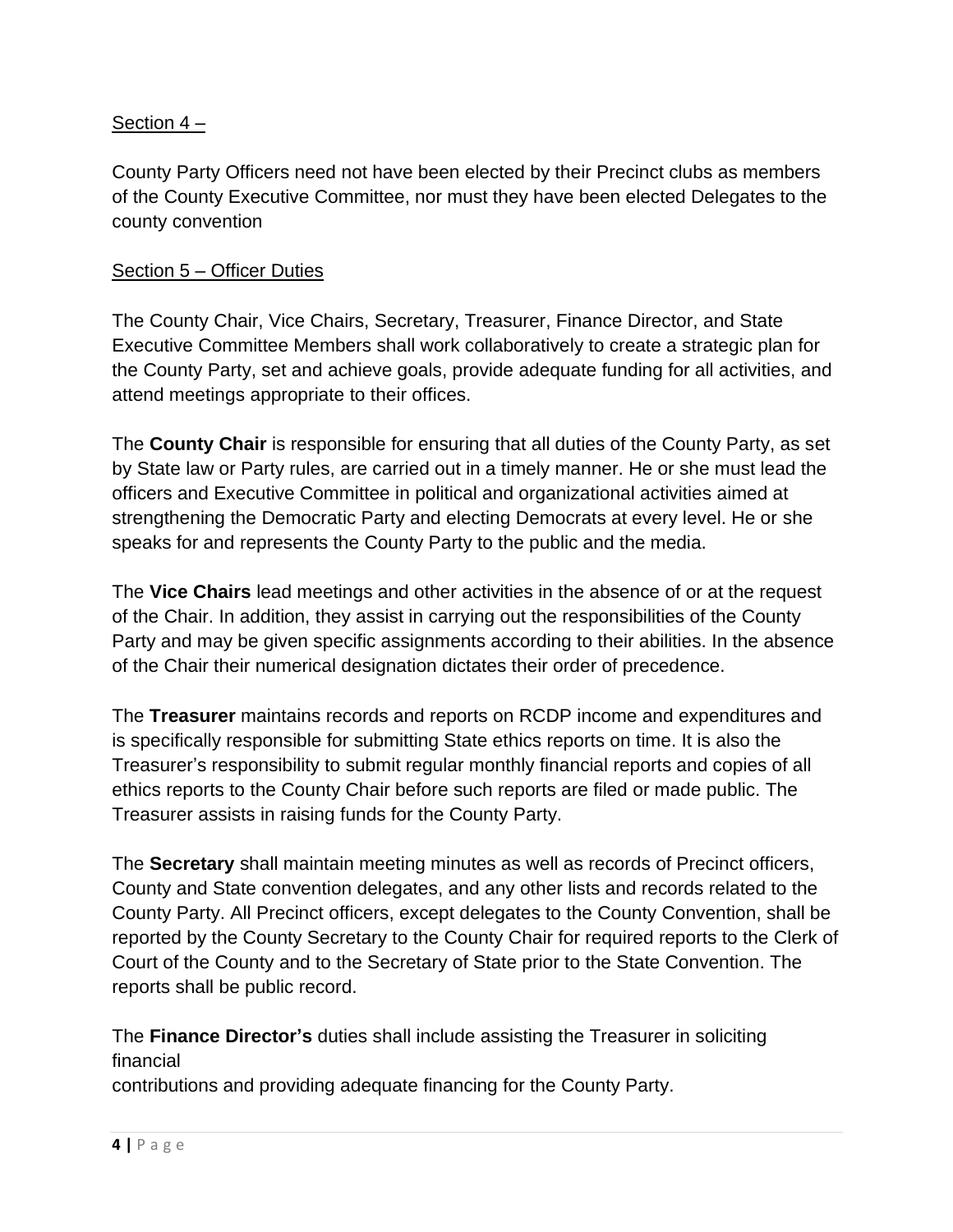The **State Executive Committee members** are also members of the County Executive Committee. In addition to attending State Party meetings, they inform Richland County Democrats of activities of the State Party.

### Section 6 –County Executive Committee

The Precincts in Richland County shall operate under the control of a County Executive Committee, which shall consist of one Executive Committee person from each Precinct, elected at the Precinct Re---organization as outlined in the State Party Rules. Each Precinct elects an Executive Committee member to serve and vote on the County Executive Committee. An alternate is elected by each Precinct to serve and vote in the absence of the Executive Committee member. As representatives of their Precincts, Executive Committee members are essential to governing the County Party.

# **Article VI – County Meetings**

# Section 1 – County Executive Committee Meeting Schedule

The RCDP Executive Committee shall meet at the call of the County Chair or 20% of the elected members thereof, but not fewer than five members, at such time and place as he/she or they determine. A minimum of four business meetings of the County Executive Committee shall be held each year with proper notification of the committee members, as required by the State Party Rules. These meetings are open to all Democrats.

### Section 2 – County Officer Meeting Schedule

The Chair and Officers of the RCDP shall meet at least quarterly at the call of the County Chair.

### Section 3 – Meeting Locations and Notice

The time and place for all RCDP meetings shall be publicized fully and in such a manner as to assure timely notice to all interested persons. Such meetings shall be held in places accessible to all and large enough to accommodate all interested persons. At least a ten---day notice must be given to all County Officers, Executive Committee members and alternates by first class mail for all meetings of the County Executive Committee. Mailing of official notice of meetings may be waived and only e---mail used for those members who agree in writing to this form of notice.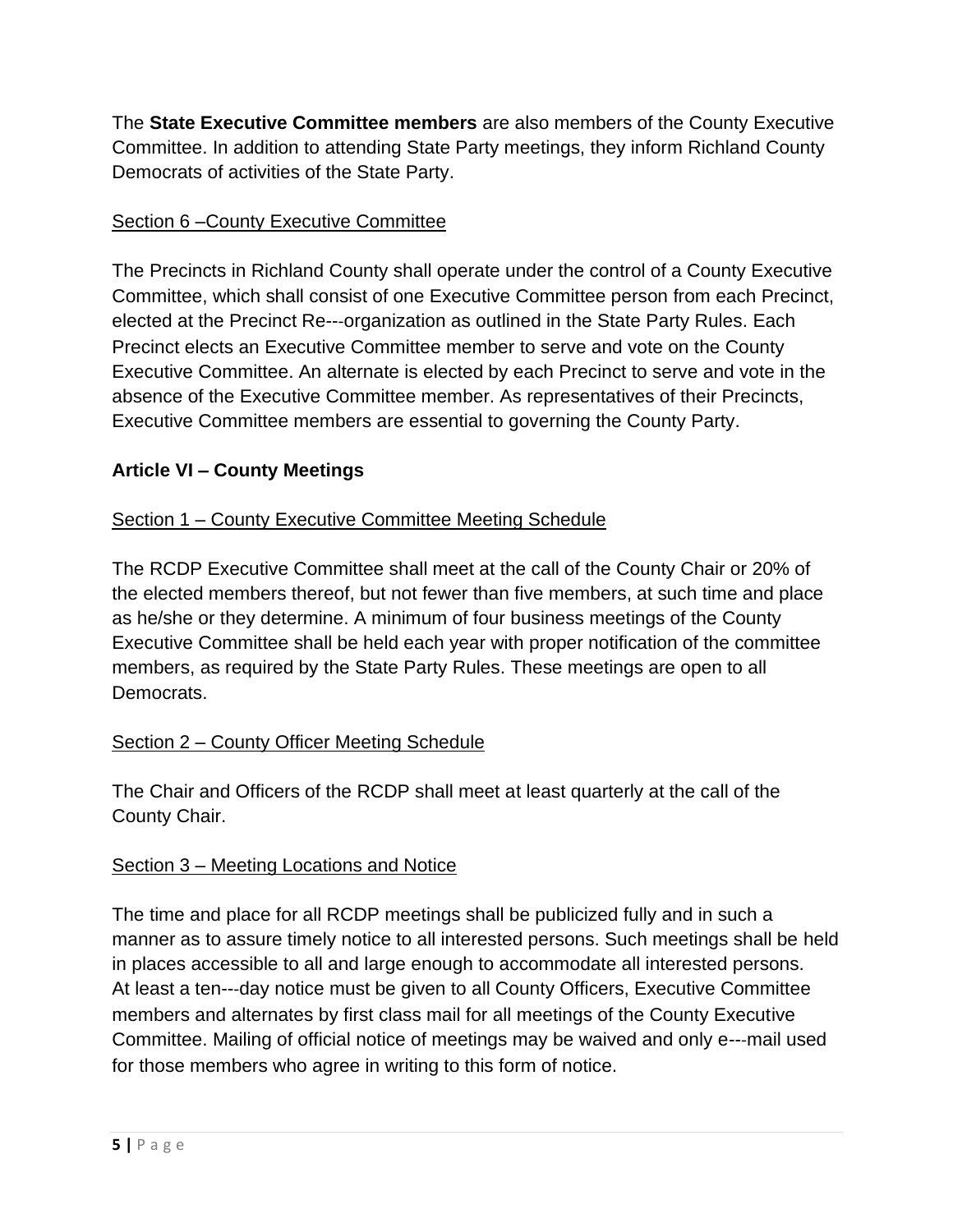### Section 4 – Voting

Only duly elected County Executive Committee members may vote in meetings of the Committee. Alternate Executive Committee members shall vote only if their Precinct's committee member does not vote. County Party Officers elected by the County Convention may vote except that the Chair may vote only in case of a tie. If a precinct's committee member and alternate are not present to vote then another precinct officer may vote in the following priority order: 1) President, 2) Vice President, 3) Second Vice President, 4) Third Vice President, 5) Secretary, 6) Treasurer.

### Section 5– Quorum

A quorum for meetings shall be 35% of elected Executive Committee members (or their elected alternates). A majority vote of those present is required to pass Party business.

### Section 6 – Rules

In all matters not specifically addressed in these Bylaws or the Rules of the SC Democratic Party, the latest edition of Robert's Rules of Order shall govern.

### **Article VII – Financial Management**

#### Section 1- Budget

Within 60 days after his or her election, a County Chair must submit to the Executive Committee for ratification a budget covering the remainder of his/her term in office. Such budget should include detailed expenditures for operation of the County Party, as well as general projections for the campaign expenses of any forthcoming general election. The budget should be accompanied by information on projected revenues and sources of funds.

The Chair shall, in the development of the budget and revenue projections, consult with others who have expertise or experience in these matters, including County Party Officers with such experience.

Should a financial shortfall or other circumstance necessitate alteration of the ratified budget by more than \$3500, the Chair must inform the members of the Executive Committee. No unbudgeted expenditure of more than \$2500 may be made without the approval of the Executive Committee.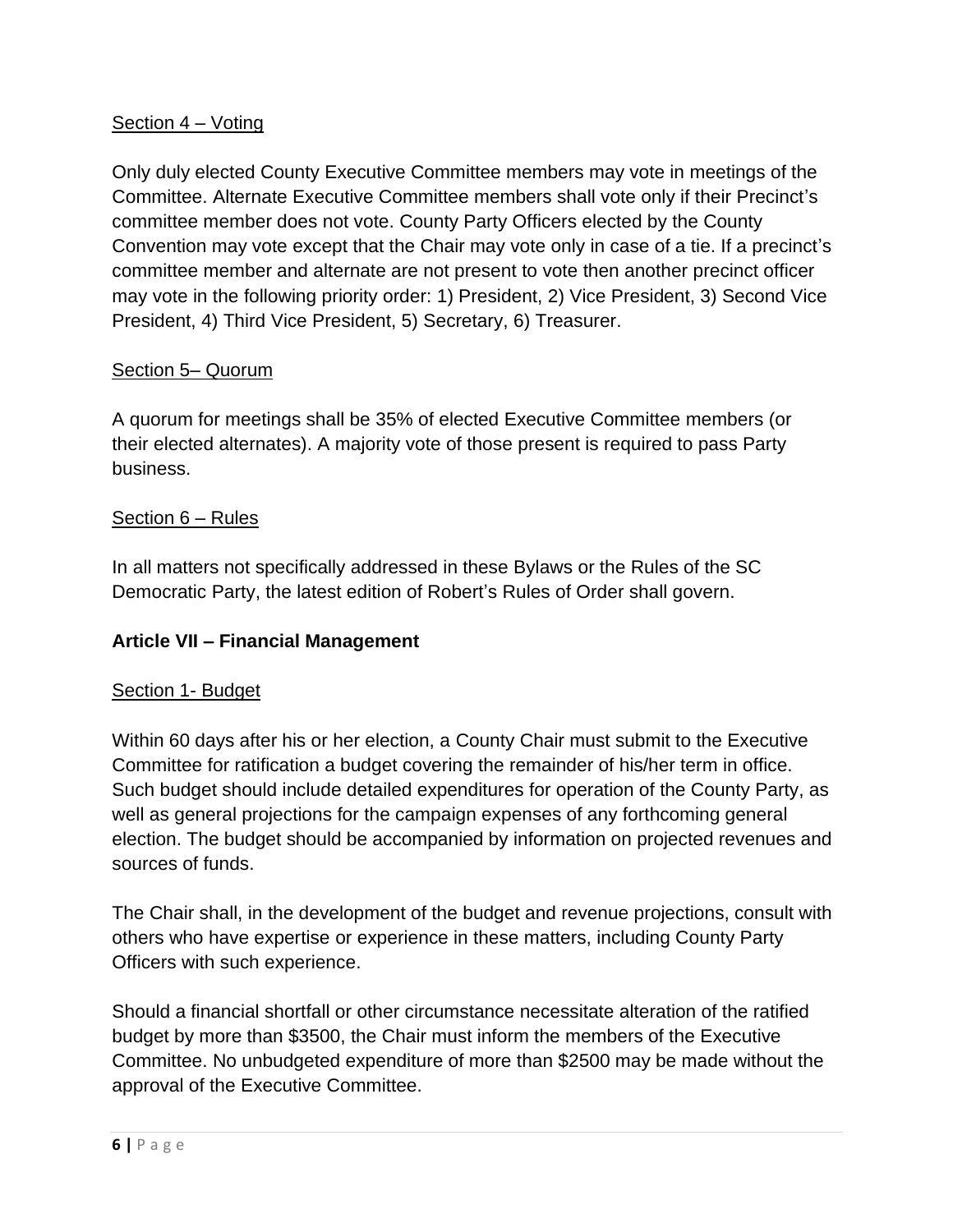### Section 2 – Check Writing

The Chair, the Executive Director, or the Treasurer at the request of the Chair, may only sign checks (or a series of checks in the same month to one payee), providing that such checks are for expenses covered by the budget and also provided that invoices are retained for such expenditures.

In no case may any person borrow money or in any way create debtfor the County Party. No person other than the County Chair or his/her designee may commit the County Party to pay for goods or services.

#### Section 3 – Financial Reports

The Treasurer shall provide financial reports consisting of a balance sheet and a profit and loss statement at each Executive Committee meeting.

### **Article VIII – Precincts**

#### Section 1- Organization

Each general election voting Precinct provided for by law shall organize a party club and shall be named by the Precinct name. The club shall elect officers and County Executive Committee members at Precinct Re---organization as set forth in the State Party Rules and on a date set by the State Party. Members of the Democratic Party shall belong to the voting Precinct set forth in their respective registration certificates.

Both the county party and the Precinct officers have the responsibility of publicizing the Precinct meetings to Democrats throughout the county in order to encourage participation. For this and other purposes the County Party should make available to Precinct organizations a list of known Democrats within the Precinct.

Precincts shall be organized and operated as set forth in State Party Rules. In case any existing Precinct fails to reorganize on the day fixed, the County Chair may fix a day for such Precinct to meet for reorganization by giving two weeks' notice. If during a party organizational cycle a new Precinct is created from part of an already organized Precinct, previously elected Officers who are now within the boundaries of the new Precinct may request that the County Chair set new organizational meetings for both the new and the old Precinct so that officers may be elected in both.

The County Chair shall appoint a Committee that will assist in the organization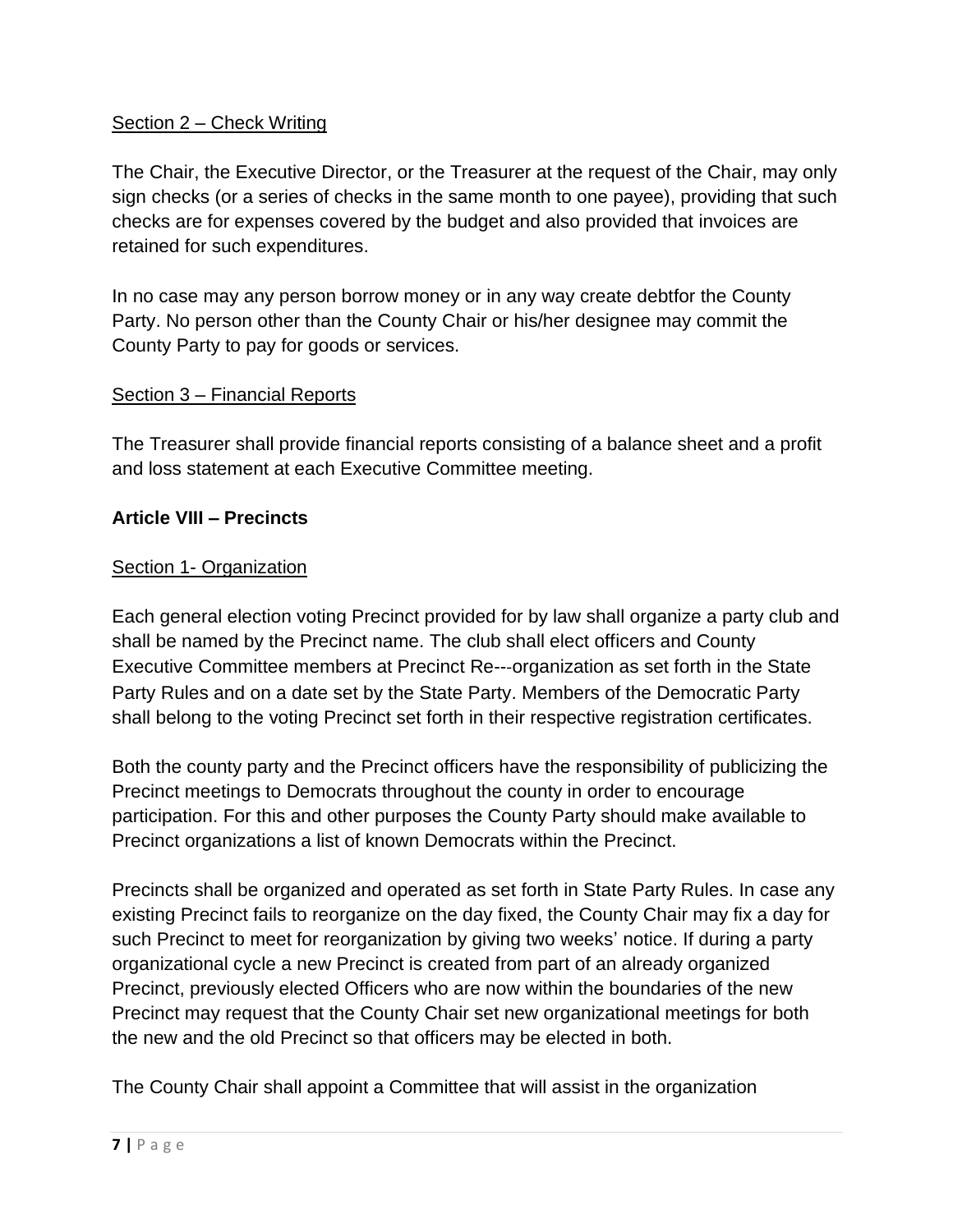of the new Precincts that have been created.

### Section 2- Officers

Where possible, every Precinct should elect a full slate of officers as prescribed by the SC Democratic Party. Most important are the President and a member of the County Executive Committee. The President's responsibilities include recruiting others to help with the work of the Precinct organization, such as identifying and turning out Democratic voters. It is also the job of the President to see that the lists of Officers and Delegates are submitted to the County Party, and to assist the County Party in putting together the next Precinct organizational meeting. Other officers assist the President as requested.

At any time, giving 10 days' notice, the Precinct President or at least five members of the Precinct shall have the power to call a meeting to fill vacancies or conduct other business, excluding precinct reorganization.

The Executive Committee member represents the Precinct on the governing body of the RCDP.

### Section 3- Activities

Every Precinct should plan activities aimed at identifying and turning out Democrats to vote for our Party's nominees in general elections. Such activities might include, but are not limited to, holding regular meetings and social events, raising money, distributing literature, using social media, holding volunteer workdays to contact voters in the Precinct or register voters, and organizing phone banks to contact voters.

### Section 4 – Delegates

The RCDP will notify each Precinct club, prior to its reorganizational meeting, of the number of County Convention delegates and alternates that Precinct is entitled to elect. Where possible, half of those Delegates and half of the Alternates should be men and half women.

If there are not enough attendees at the meeting to elect the prescribed number of Delegates and Alternates, those at the meeting may authorize the President or a subcommittee to fill the slate with Democrats from within the Precinct, provided that no one should be put on the list who has not given permission to add his/her name, and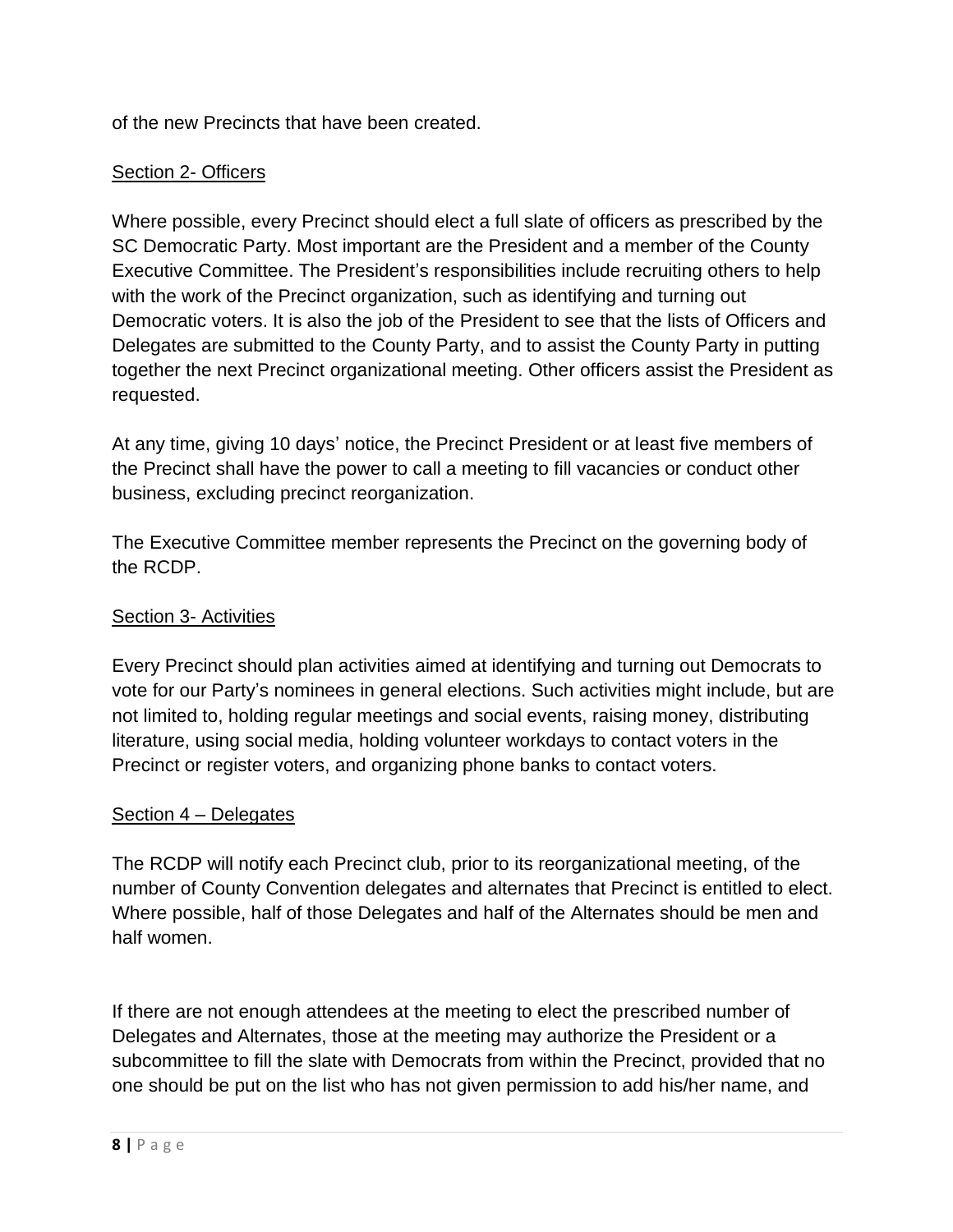further provided that the list of Delegates and Alternates must be completed and submitted by the appropriate deadline.

# **Article IX– Conventions**

# Section 1 – County Convention

Every general election year, a County Convention shall be called by the County Executive Committee in accordance with State law and State Party Rules for the purpose of electing officers, receiving reports of Officers and Committees, and for any other business that may arise. The Convention must be composed of Delegates elected from the Precincts in Richland County as set forth in the State Party Rules. The State Executive Committee retains authority to set Convention times and dates.

# Section 2 – County Convention Rules

Every County Convention shall, after it elects its temporary President, adopt the rules by which it shall operate.

### Section 3- State Convention

The County Convention shall elect Delegates and Alternates to the State Convention, in such numbers as are directed by the SC Democratic Party. Such Delegates and Alternates shall serve for two consecutive State Conventions.

# **Article X – Nomination and Election Process for County Officers**

### Section 1 – Nominating Committee

The County Chair shall appoint a Nominating Committee consisting of five members. The Nominating Committee shall be responsible for recruiting qualified candidates for Party office, making nominations, and managing all aspects of the election process. This Committee shall submit to the delegates at the County Convention a slate of names for the offices of County Chair, First Vice Chair, Second Vice Chair, Third Vice Chair, State Executive Committee Members and Alternate State Committee Members.

Section 2 – Nominations from Delegates

Nominations will be accepted from the floor at the County Convention.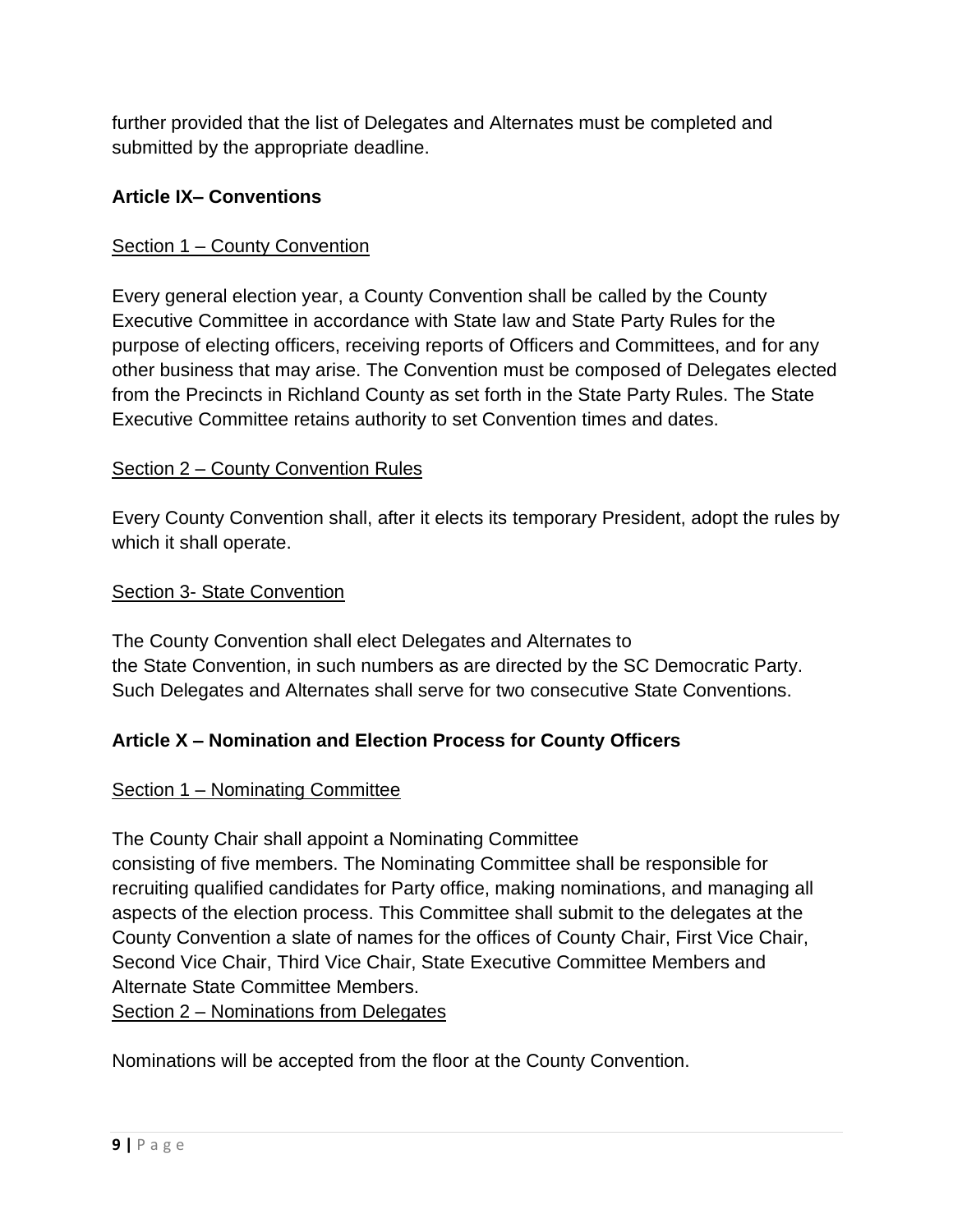### Section 3 -- Election Process

Only delegates (or properly elected Alternates replacing Delegates) to the County Convention as elected by each Precinct club are allowed to vote. A majority of the votes is required for election.

### Section 4– Conduct

No person who has been convicted of a State or Federal crime related to voting or the conduct of an election shall hold office at any level of the party. Officers may be removed for other reasons as set forth in the State Party Rules including public support of a candidate of an opposing political party or indictment for a crime involving moral turpitude.

### Section 5– Vacancy or Recall

In the event that a County Party office becomes vacant, the County Executive Committee shall have the power to fill the vacancy until the organization of the next County Convention. County Officers are subject to recall by a petition of 20% of the Delegates to the most recent County Convention and a recall process as outlined by the State Party Rules.

### **Article XI – Ad Hoc Committees and Area/Constituent Clubs**

Section 1 - The County Chair may appoint ad hoc committees and recognize area Democratic clubs to assist in organizing and executing the work of the County Party. Members of ad hoc Committees are not required to be members of the County Executive Committee. Where feasible, an officer of the RCDP should be appointed to membership on every ad hoc Committee.

#### Section 2 - Democratic Clubs

Such clubs may include, but are not limited to, clubs organized within a particular region (such as the Northeast Democrats or Irmo Democrats) and clubs organized by constituency

(such as the Richland County Democratic Women or the Richland County Young Dems of the Central Midlands), or clubs organized by policy/issue and recognized by the Executive Committee. While not governed by the County Party, such clubs should be encouraged to assist in the work of the Democratic Party, and should be supported in such ways as the County Chair finds feasible and worthwhile.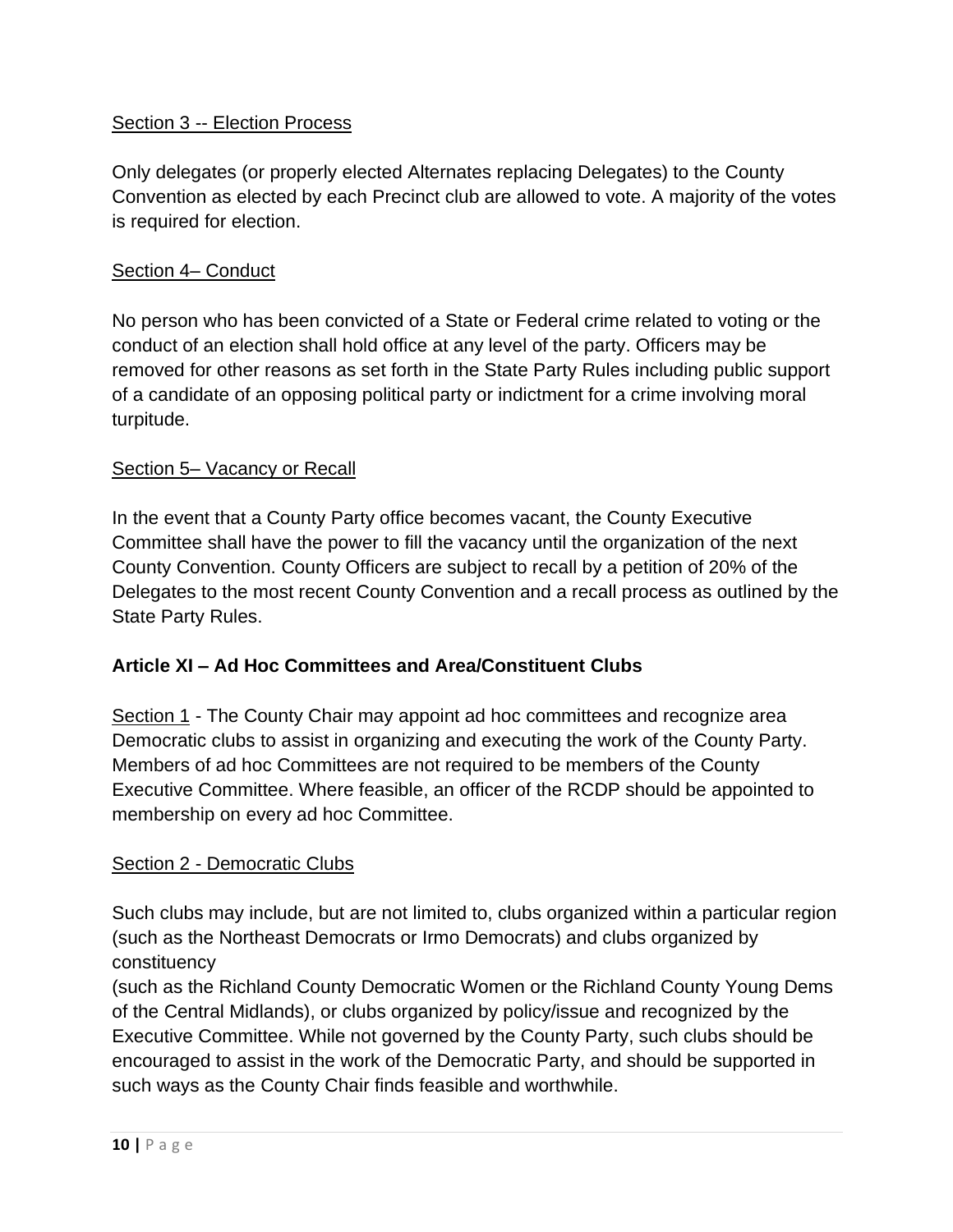# **Article XII- Candidate Filing, Nominations, and Primary Elections**

The laws of the State of South Carolina and the State Party Rules shall govern candidate filing, nominations, elections, and protests.

### **Article XIII – Candidate Support**

#### Section 1 – Eligibility

Only nominees of the Democratic Party in partisan elections are eligible for support by the RCDP.

#### Section 2 – Equal Access

The RCDP will provide equal access to meetings and events for primary election candidates, but shall not endorse or support any candidate prior to the selection of the Democratic Party nominee.

#### Section 3 – Officer Support

Officers of the RCDP may support any national, state, or local Democratic candidates prior to the primary as long as they do so as private individuals without any connection to their role in the organization.

#### **Article XIV – State Party Rules**

The most recent edition of the South Carolina State Democratic Party Rules is attached to this Richland County Mission & Bylaws as an addendum and is part of these bylaws. In case of inconsistencies between these County Party Bylaws and State Party Rules, State Party Rules shall prevail.

Nothing in these bylaws shall be construed to vary the express provisions of the South Carolina Election Law, and any matter not specifically covered by these rules shall be governed by the provisions of the said election law.

#### **Article XV- Amendment of Bylaws**

Amendments to these Bylaws may be made at any regular meeting of the RCDP Executive Committee, provided that all such amendments shall have been submitted to the Executive Committee in writing at the previous meeting, and announced via e---mail to the general membership list at least two weeks prior to the meeting. A majority of the